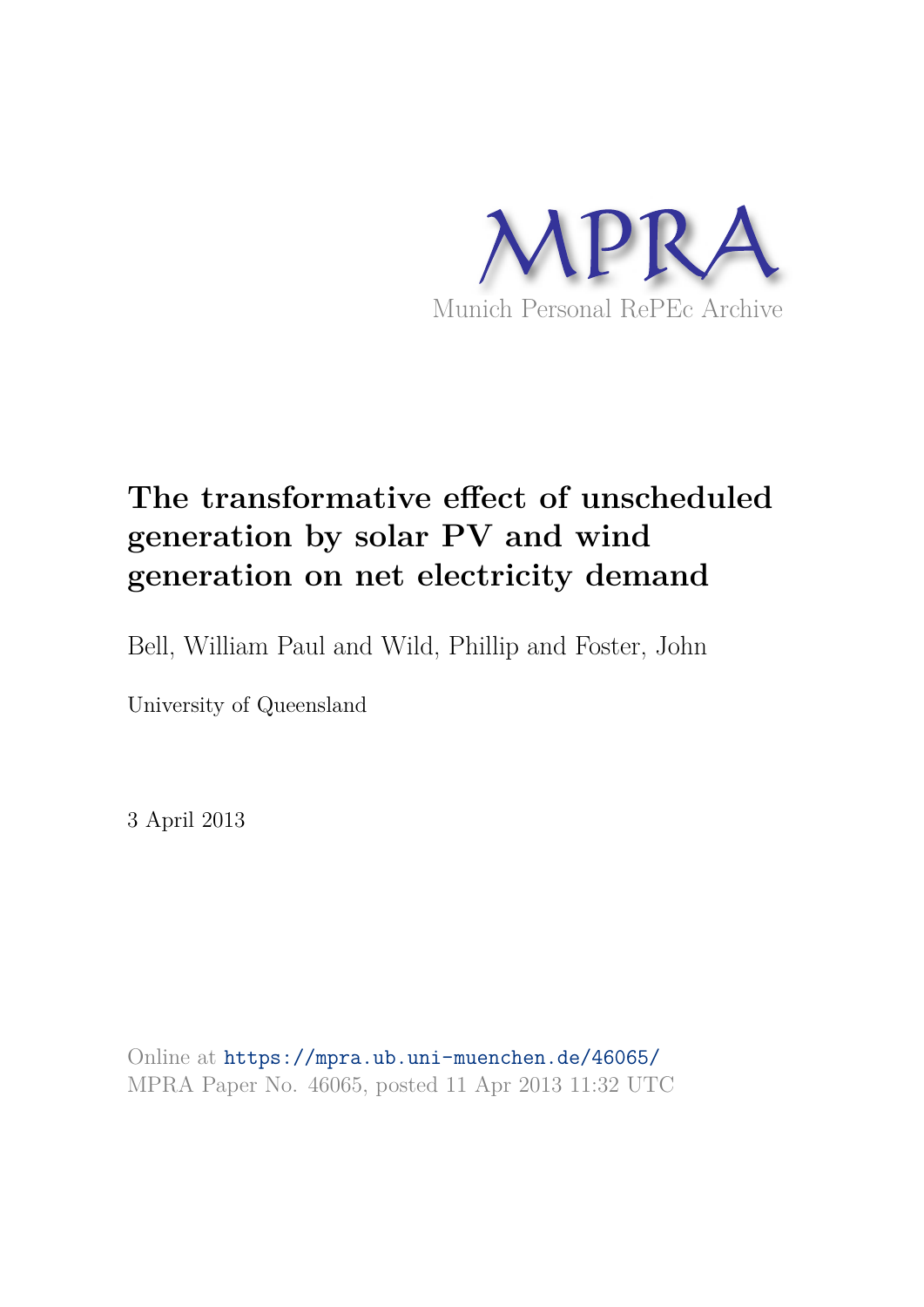# The transformative effect of unscheduled generation by solar PV and wind generation on net electricity demand 2013

Paper presented to 2013 IAEE International Conference, Daegu, Korea, 16-20 June 2013

Version 05

William Paul Bell Phillip Wild John Foster

Energy Economics and Management Group

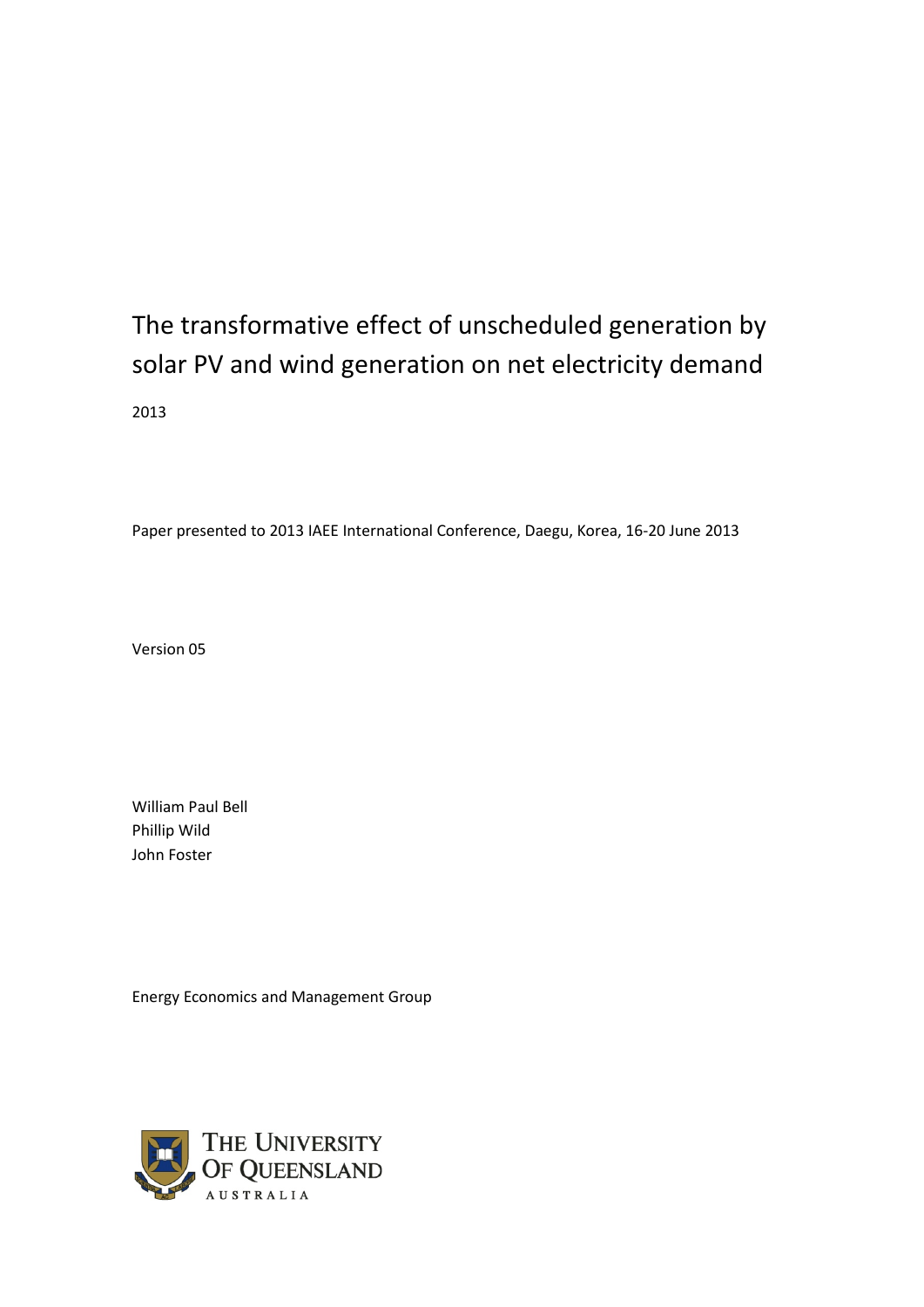#### © 2012 The University of Queensland

This work is copyright. The Copyright Act 1968 permits fair dealing for study, research, news reporting, criticism or review. Selected passages, tables or diagrams may be reproduced for such purposes provided acknowledgment of the source is included. Major extracts or the entire document may not be reproduced by any process without the written permission of the director of the Energy Economics and Management Group (EEMG), The University of Queensland.

The University of Queensland through the EEMG have exercised due care and skill in the preparation and compilation of the information and data set out in this publication. Notwithstanding, the EEMG, its employees and advisers disclaim all liability, including liability for negligence, for any loss, damage, injury, expense or cost incurred by any person as a result of accessing, using or relying upon any of the information or data set out in this publication to the maximum extent permitted by law.

#### **Please cite this paper as:**

Bell, WP, Wild, P & Foster, J 2013, *'The transformative effect of unscheduled generation by solar PV and wind generation on net electricity demand'*, paper presented to 2013 IAEE International Conference, Daegu, Korea, 16-20 June 2013.

Version 05

#### **Energy Economics and Management Group**

| School of Economics, The University of Queensland |
|---------------------------------------------------|
| St Lucia, Brisbane QLD 4072, Australia            |
| +61 7 3346 0594 or +61 7 3365 6780                |
| +61 7 3365 7299                                   |
| webeemg@uq.edu.au                                 |
| http://www.uq.edu.au/eemg/                        |
|                                                   |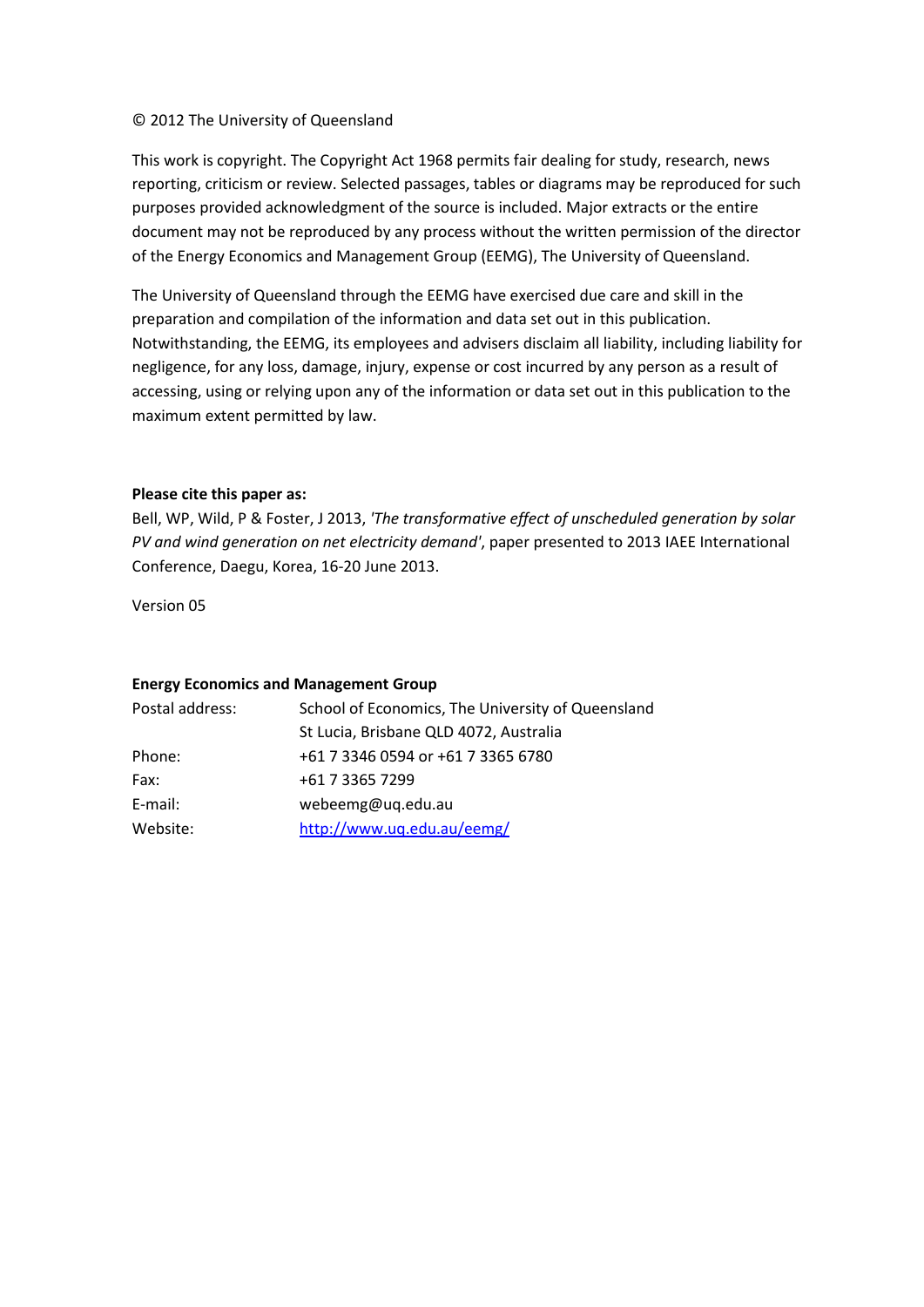# The transformative effect of unscheduled generation by solar PV and wind generation on net electricity demand

*William Paul Bell, The University of Queensland, Australia - p.bell2@uq.edu.au Phillip Wild, The University of Queensland, Australia - p.wild@uq.edu.au John Foster, The University of Queensland, Australia - j.foster@uq.edu.au*

## Abstract

This study investigates the transformative effect of unscheduled solar PV and wind generation on electricity demand. The motivations for the study are twofold, the poor medium term predictions of electricity demand in the Australian National Electricity Market and the continued rise in peak demand but reduction in overall demand. A number of factors contribute to these poor predictions, including the global financial crisis inducing a reduction in business activity, the Australian economy's continued switch from industrial to service sector, the promotion of energy conservation, and particularly mild weather reducing the requirement for air conditioning. Additionally, there is growing unscheduled generation, which is meeting electricity demand. This growing source of generation necessitates the concepts of gross and net demand where gross demand is met by unscheduled and scheduled generation and net demand by scheduled generation.

The methodology compares the difference between net and gross demand of the 50 nodes in the Australian National Electricity Market using half hourly data from 2007 to 2011. The unscheduled generation is calculated using the Australian Bureau of Meteorology half hourly solar intensity and wind speed data and the Australian Clean Energy Regulator's database of small generation units' renewable energy target certificates by postcode.

The findings are that gross demand rather than net demand helps explain both the overall reduction in net demand and the continued increase in peak demand. The study has two main conclusions. Firstly, a requirement for policy to target the growth in peak demand via time of supply feed-in tariff for small generation units. Secondly, modellers of electricity demand consider both net and gross demand in their forecasts. The time of supply feed-in tariffs are intended to promote the adoption of storage technologies and demand side participation and management. Modellers considering both net and gross demand are required to model unscheduled generation. This requirement ensues that more comprehensive solar intensity data be provided by the Bureau of Meteorology and that the Australian National Electricity Market Operator provide data in GIS format of each demand node using the Australian Statistical Geography Standard developed by Australian Bureau of Statistics to enable easier integration of large quantities of geographic data from a number of sources. The applicability of these finding become more relevant to other countries as unscheduled generation becomes more wide spread.

This study is instrumental to a range of further research. Other sources of unscheduled generations should be considered to form a more comprehensive concept of gross demand, for instance, solar hot water and small hydro. Replacing electrical hot water heaters with solar hot water reduces the overnight demand, which may provide a considerable transformative effect on net electricity demand. In addition, energy efficiency is meeting demand for electricity; incorporating energy efficiency would form an even more comprehensive concept of gross electricity demand and could help improve longer term electricity demand projections.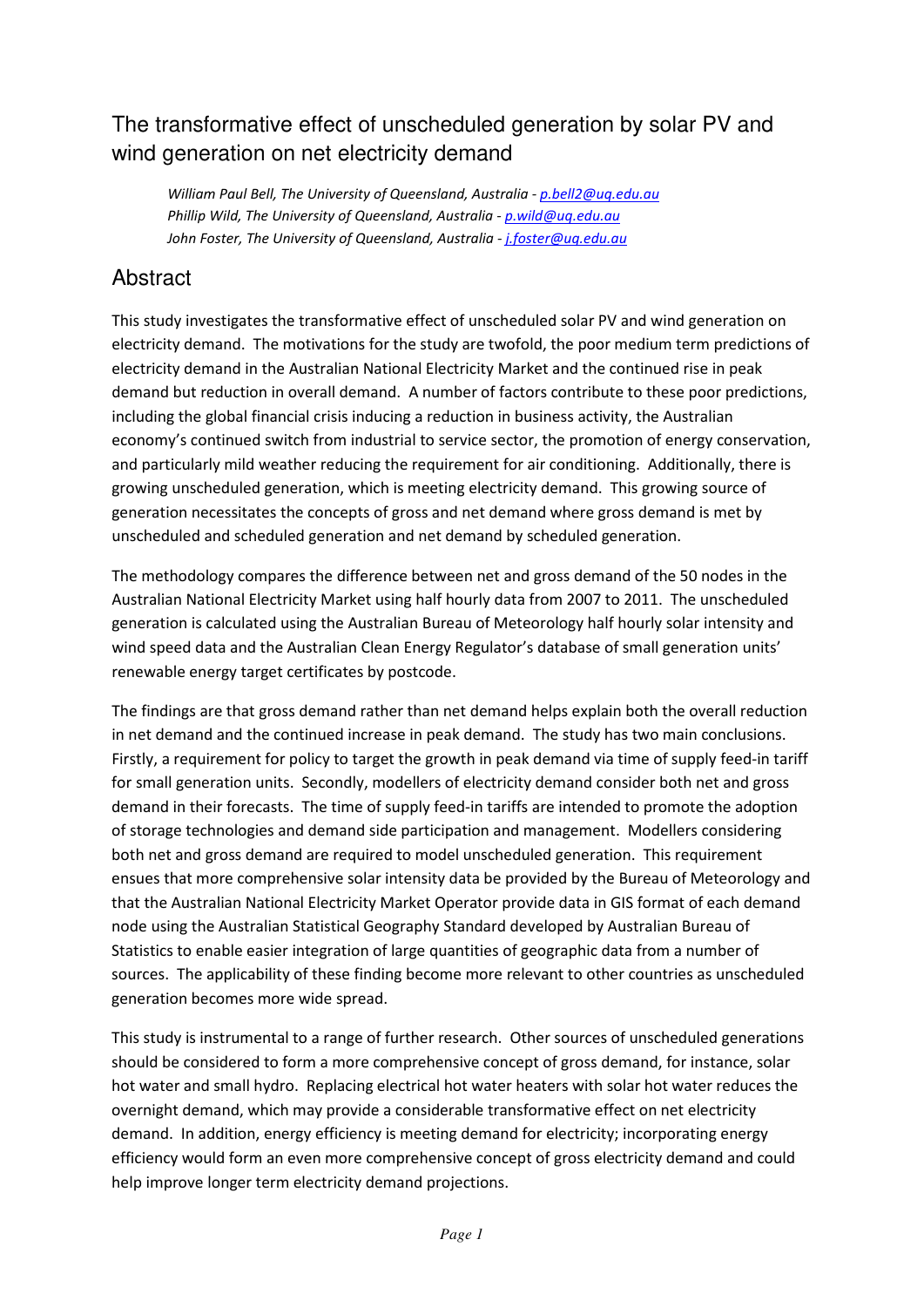# The transformative effect of unscheduled generation by solar PV and wind generation on net electricity demand

*William Paul Bell, The University of Queensland, Australia - p.bell2@uq.edu.au Phillip Wild, The University of Queensland, Australia - p.wild@uq.edu.au John Foster, The University of Queensland, Australia - j.foster@uq.edu.au*

This paper investigates the transformative effect of non-scheduled solar PV and wind generation on electricity demand. The motivations for the study are twofold, the poor medium term predictions of electricity demand in the Australian National Electricity Market and the continued rise in peak demand but reduction in total demand. A number of factors contribute to these poor predictions, including the global financial crisis inducing a reduction in business activity, the Australian economy's continued switch from industrial to service sector, the promotion of energy conservation, and particularly mild weather reducing the requirement for air conditioning. Additionally, there is growing non-scheduled generation, which is meeting electricity demand. This growing source of generation necessitates the concepts of gross and net demand where gross demand is met by nonscheduled and scheduled generation and net demand by scheduled generation.

In this paper, the AEMO's "Total Demand" is the "Net Demand". AEMO (2012a, sec. 3.1.2) defines the "Total Demand" in the following way.

"Total Demand" is the underlying forecast demand at the Regional Reference Node (RRN) that is met by local scheduled and semi-scheduled generation and interconnector imports after excluding the demand of local scheduled loads and that allocated to interconnector losses.

"Total Demand" is used for the regional price calculations in Dispatch, Pre-dispatch and Five-minute Pre-dispatch 5MPD, and to determine dispatch targets for generating units.

Semi-scheduled wind farms are included in "Total Demand" but non-scheduled wind farms are excluded.

## **1 Methodology**

The methodology compares the difference between net and gross demand of the 50 demand nodes in the Australian National Electricity Market (NEM) using half hourly data from 2007 to 2011. Equation (1) describes the relationship.

$$
d_g(t, n) = d_n(t, n) + (p_s(t, n) + p_w(t, n)) / 1000
$$
 Equation (1)

Where

 $d_e$  = gross demand (MW)  $t =$  time (half hourly)  $n = node$  $d_n$  = net demand (MW)  $p_s$  = non-scheduled solar power (kW)  $p_w$  = non-scheduled wind power (kW)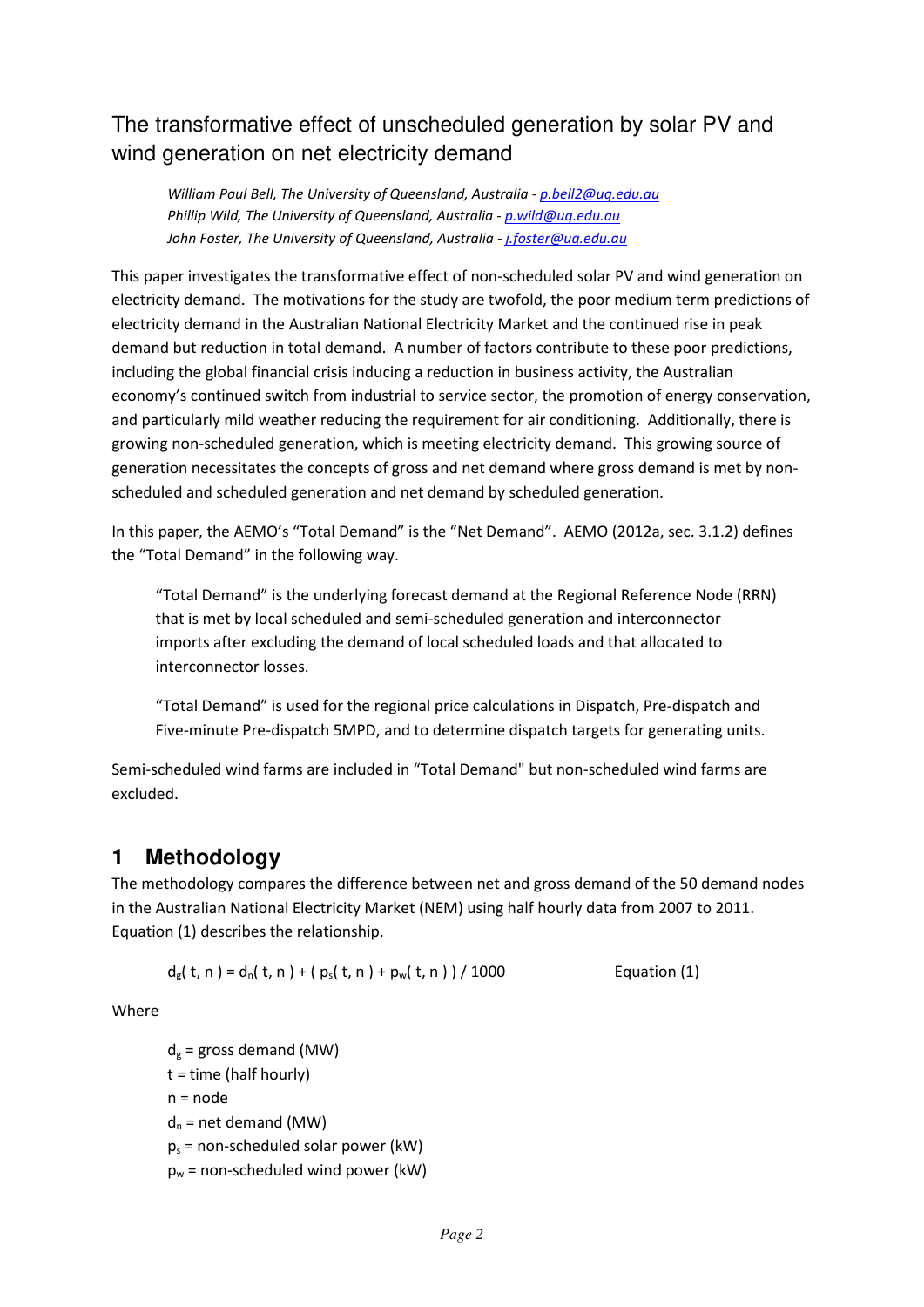The non-scheduled generation is calculated using the Australian Bureau of Meteorology (BoM 2012a) half hourly solar intensity, temperature and wind speed data, the Australian Clean Energy Regulator (CER 2012) small generation unit (SGU) installations by postcode and the Australian Bureau of Statistics (ABS 2012) postcode to statistical area translation.

The CER (2012) database excludes larger scale non-scheduled wind generators. Currently, there are twenty-one non-scheduled operating wind farms with a combined capacity of 1,157 MW. So, the CER (2012) database understates non-scheduled wind generation. The BoM (2012a) wind speed is measured 30 m above ground level, which is suitable of SGU but unsuitable for large wind generators that range between 60 to 140 m above ground level.

Additionally, the CER (2012) database will understate the amount of SGU installations because the database actually records renewable energy certificate that have been successfully redeemed, so does not include certificates that are pending registration or have been failed by the CER or its predecessor. Additionally, the renewable energy target (RET) legislation allows a 12 month creation period for registered persons to create certificates. So, the 2012 figures will continue to rise due to the 12 month creation period.

The CER database provides an aggregate figure of the redeemed certificate for the years 2001 to 2009 and provides monthly data from January 2010 onwards. This entailed some interpolations to convert the SGU kW installation data into half hourly form suitable for this paper. The assumption is made that prior to 2006 that there was zero SGU installed. This is not too onerous an assumption as the amount of SGU installed over 2010 and 2011 dwarfs the installations prior to January 2010.

For wind and solar PV generators the post codes of the CER (2012) data are first converted to statistical areas level 2 (SA2) (ABS 2012). The perimeters of SA2 are described by a hierarchical sets of latitudes and longitudes describing smaller areas within Esri shapefiles (ABS 2011). These perimeter latitudes and longitudes are averaged to produce a latitude and longitude to approximate the centre of the SA2. This centre allows matching with the closest weather stations for power calculations and to find the closest node to attribute the power generated. Approximating an area with a point is justifiable because the SA2s are small areas. SA2 have an average population of about 10,000, with a minimum population of 3,000 and a maximum of 25,000. There are about 2,200 SA2s in Australia.

The CER (2012) database provides the name plate value of the SGU installed but lacks details of the SGU's manufacturer or model. So, simplifying assumptions are made to model generic wind and solar PV generators.

#### **1.1 Wind generation modelling**

A power curve relates the wind speed (m/s) to the power (kW) produced by a wind turbine generator. Figure 1-1 shows the power curve used in this paper, which is developed from averaging the power curves of 69 different wind generators sourced from the Idaho National Laboratory (INL 2005).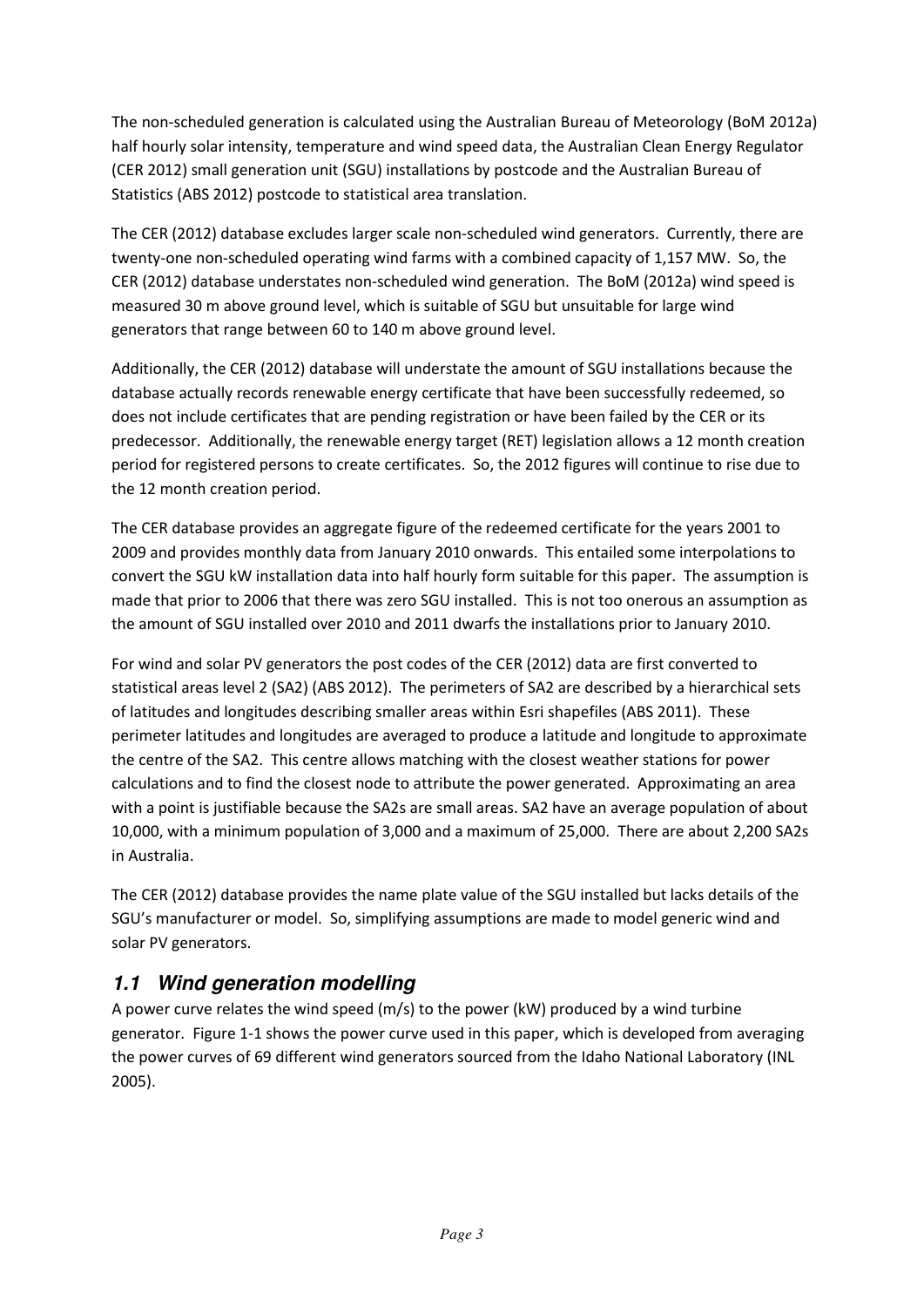

**Figure 1-1 Unitised power curve for generic wind generator**

Before averaging, the individual power curves are normalised to a value of 1 kW, so the paper's power curve represents a generic 1 kW wind generator response to wind speed.

Equation (2) shows how the name plate value *n* and power curve function *f* is used to convert the wind speed into power generated for each SA2 containing small wind generators for each half hour.

$$
p_w(t, x) = n(t, x) * f(s(t, x))
$$
 Equation (2)

 $p_w$  = power generated by wind (kW generated) t = time (half hourly intervals)

| x = location (SA2 by latitude and longitude)    |                     |
|-------------------------------------------------|---------------------|
| n = nameplate value (kW installed)              | (Source: CER 2012)  |
| f = power curve (kW generated per kW installed) | (Source: INL 2005)  |
| s = wind speed (m/s)                            | (Source: BoM 2012a) |

However, the half hourly data from the weather stations is incomplete, so the four closest weather stations to the centre of the SA2 are used in the calculation where the power per weather station is calculated, which is then averaged. Finally the power by SA2 is converted into power by node.

#### **1.2 Solar PV generation modelling**

This section describes how the half hour solar intensity and temperature readings from BoM (2012a) and the nameplate value of the solar PV from CER (2012) are converted into power (kW) generated per node.

AEMO (2012b, p. 65) notes that a typical solar PV array consists of multiple panels which produce DC power. Panel generation output is roughly linear with the incident solar insolation, but is also impacted by the cell temperature. This simple relationship is captured in Equation (3), which calculates the usable AC power generated by solar PV for this paper and is adapted from the US National Renewable Energy Laboratory (Marion et al. 2001). Other factors influence generation,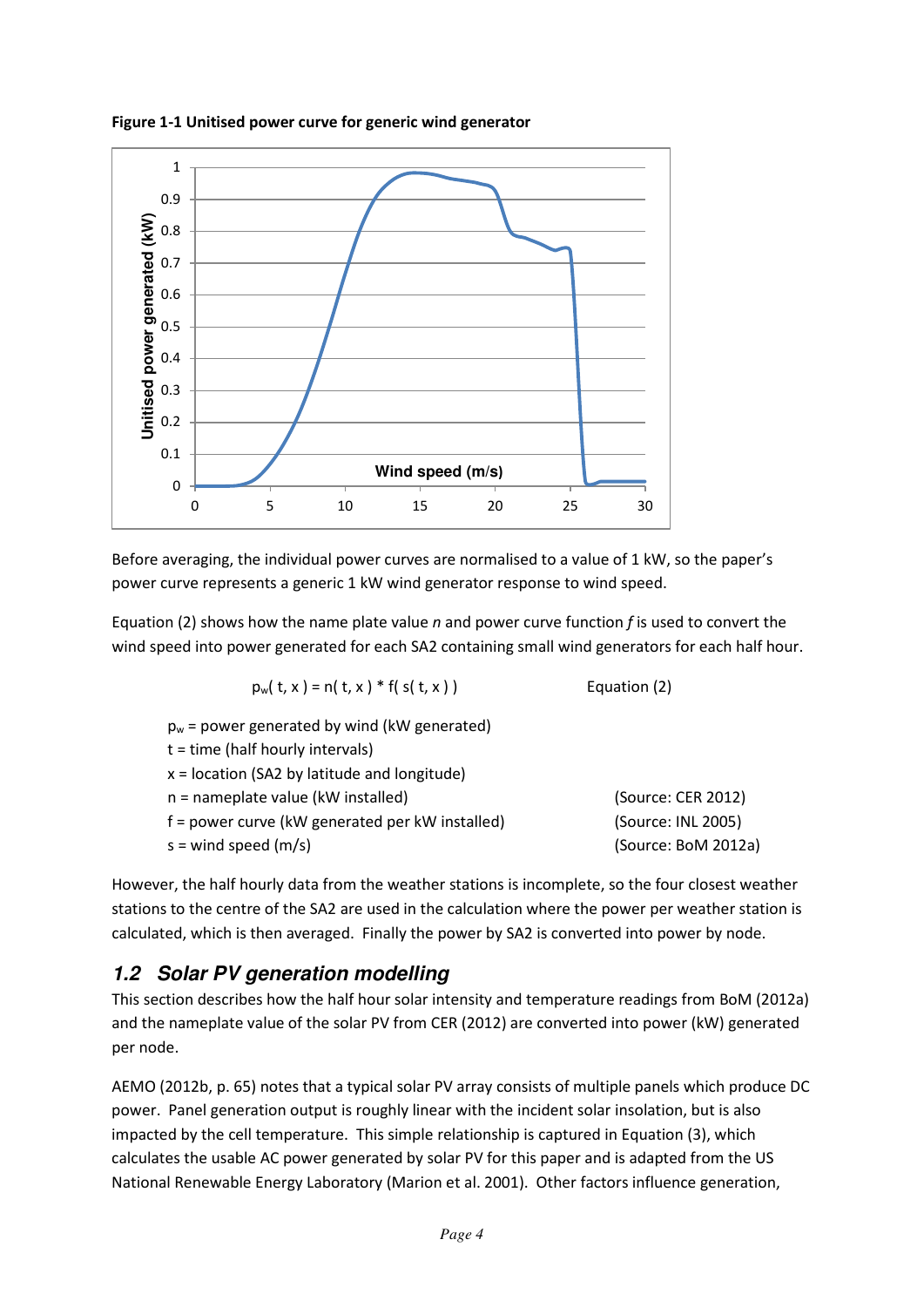such as, the effect of wind speed on PV module temperature and changes in inverter efficiency with power but Marion et al. (2001) consider these factors are small relative to measurement error, so ignore them in their calculations.

 $p_s(t, x) = d * i(t, x) * n(t, x) * (1 - 0.005 * (T(t, x) - 25))$  Equation (3)  $p_s$  = usable AC power generated by solar PV (kW) d = de-rating factor for converting total DC generated into usable AC t = time (half hourly intervals) x = location (SA2 using latitude and longitude)  $i =$  solar intensity (kW/m<sup>2</sup>) n = name plate values at STC (kW generated per kW/m<sup>2</sup> solar intensity)

 $T =$  ambient temperature ( $^{\circ}$ C)

The de-rating factor *d* for converting total DC generated into usable AC incorporates losses by inverters and resistance in wiring. The US National Renewable Energy Laboratory (NREL 2013) estimates that the de-rating value for the whole of the NEM is 0.77.

Regarding solar intensity *i*, the BoM (2012a) provides solar exposure for each half-hour in solar time in MJ.m-2 per half hour for five weather stations within the NEM region. This solar data is converted kW/m<sup>2</sup> for use as *i* in Equation (3). The weather station closest to the SA2 containing the solar PV is used. There are only five weather stations with solar data with half hourly data in the NEM, unlike with the wind generation, averaging over four weather stations is not an option. Hence the missing half hourly data from a solar weather station is interpolated by averaging the previous and next day's data of the same half hour period.

A nameplate capacity *n* of a panel is typically expressed in terms of its output under standard test conditions (STC) to provide a reference point for plant design. The STC are 1000 W/m<sup>2</sup> insolation with a cell temperature of 25 °C. The *n* in Equation (3) represents the total name plate value present every half hour in each SA2.

Regarding ambient temperature *T* in Equation (3), an increase in temperature above 25 °C reduces the power produced by solar PV and a decrease below 25 °C increases the power. The average temperature of four weather stations closest to the centre of the ABS statistical area containing the solar PV is used to provide both a more representative temperature of the region and cover any missing data. Temperature has a linear relationship in Equation (3), which allows the use of the average temperature across the weather stations.

#### **1.3 Producing historical half hourly electricity demand by node**

Wild and Bell (2011) develop regional load data for Queensland and New South Wales using regional load traces supplied by Powerlink and Transgrid. This data was then re-based to the state load totals published by AEMO (2010) for the 'QLD1' and 'NSW1' markets. For the other three states, the regional shares were determined from terminal station load forecasts associated with summer peak demand (and winter peak demand if available) contained in the annual planning reports published by the transmission companies Transend in Tasmania, Vencorp in Victoria and ElectraNet in South Australia. These regional load shares were then interpolated to a monthly based time series using a cubic spline technique and these time series of monthly shares were then multiplied by the 'TAS1',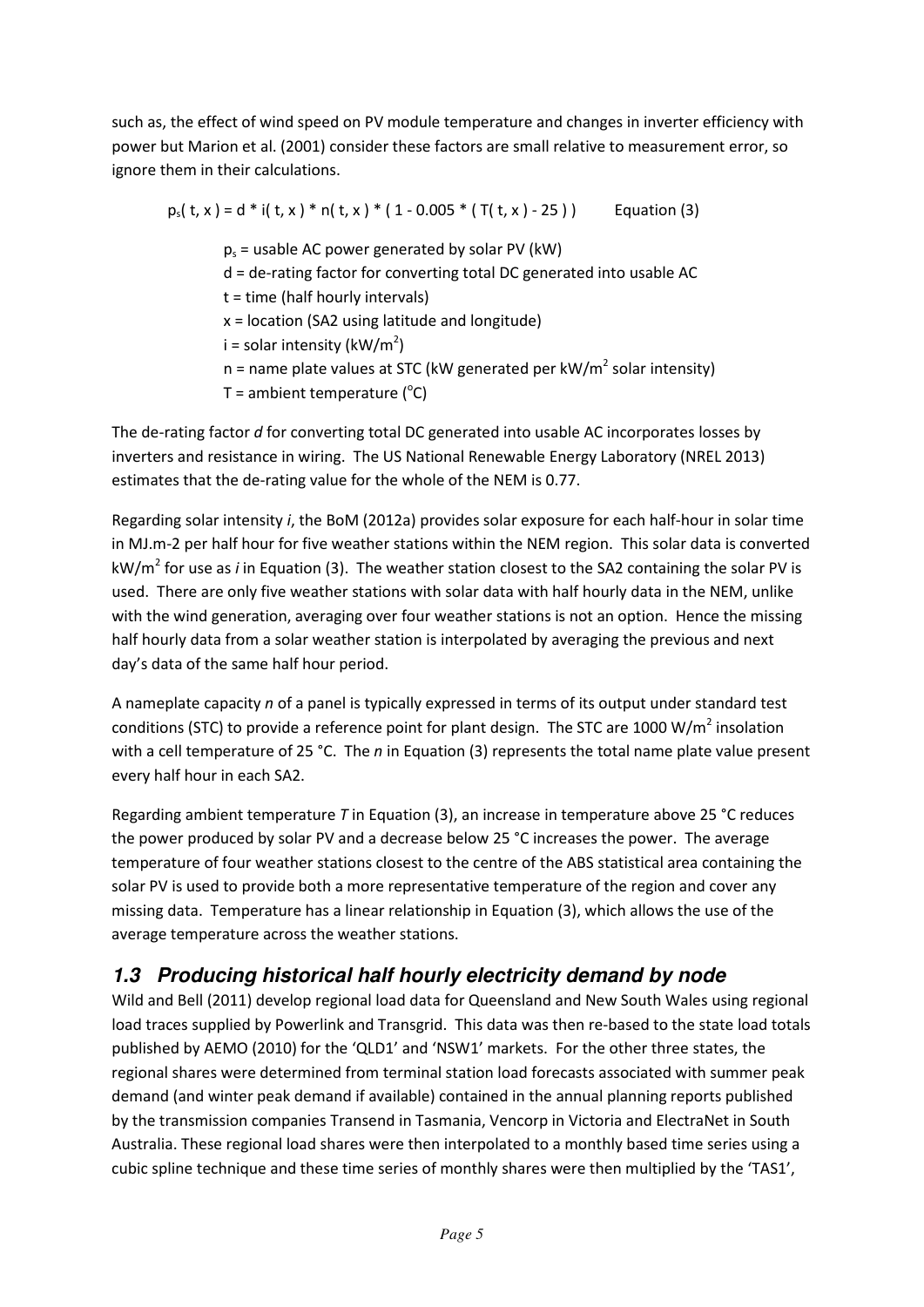'VIC1' and 'SA1' state load time series published by AEMO (2010) in order to derive the regional load profiles for Tasmania, Victoria and South Australia.

The summer and winter peak load demand were annual values in the transmission planning reports. The cubic spline techniques was used to convert to a monthly share basis with the spline technique joining the summer and winter peak demand periods in terms of regional shares on a calendar basis, summer peak demand was assumed to occur around December to January and winter peaks June to July. The state totals were half hourly and would encompass actual high peak demand in summer and winter – these representing high half hourly demand values. For each month, the method applied the same regional share values which changed on a month by month basis as determined by the cubic spline technique.

# **2 Results**

The first section relates gross demand to net demand using the non-scheduled SGU. The second section looks at the effect of non-scheduled generation on peak demand. The third section views intermittency.

## **2.1 Relating gross demand to net demand using non-scheduled SGU**

Figure 2-1 and Figure 2-2 shows the NEM's daily average non-scheduled generation from solar PV and wind SGU. The drastic increase in 2011 is notable.



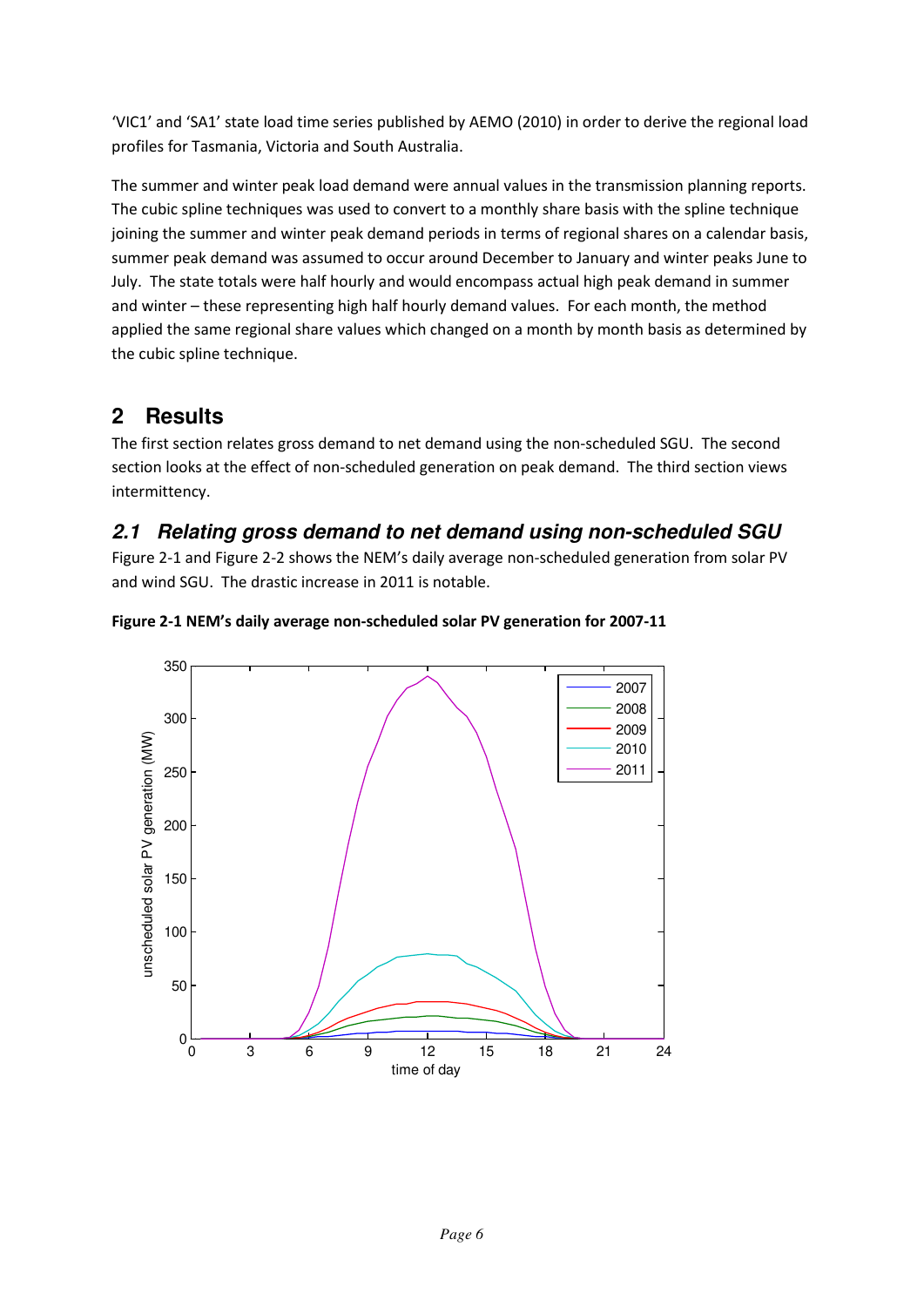

**Figure 2-2 NEM's daily average non-scheduled wind generation (SGU) 2007-11**

Figure 2-3 and Figure 2-4 show the NEM's daily average net and gross demand. Notable is the difference between gross and net demand in 2011 and previous years.

**Figure 2-3 NEM's daily average net demand for 2007-11**

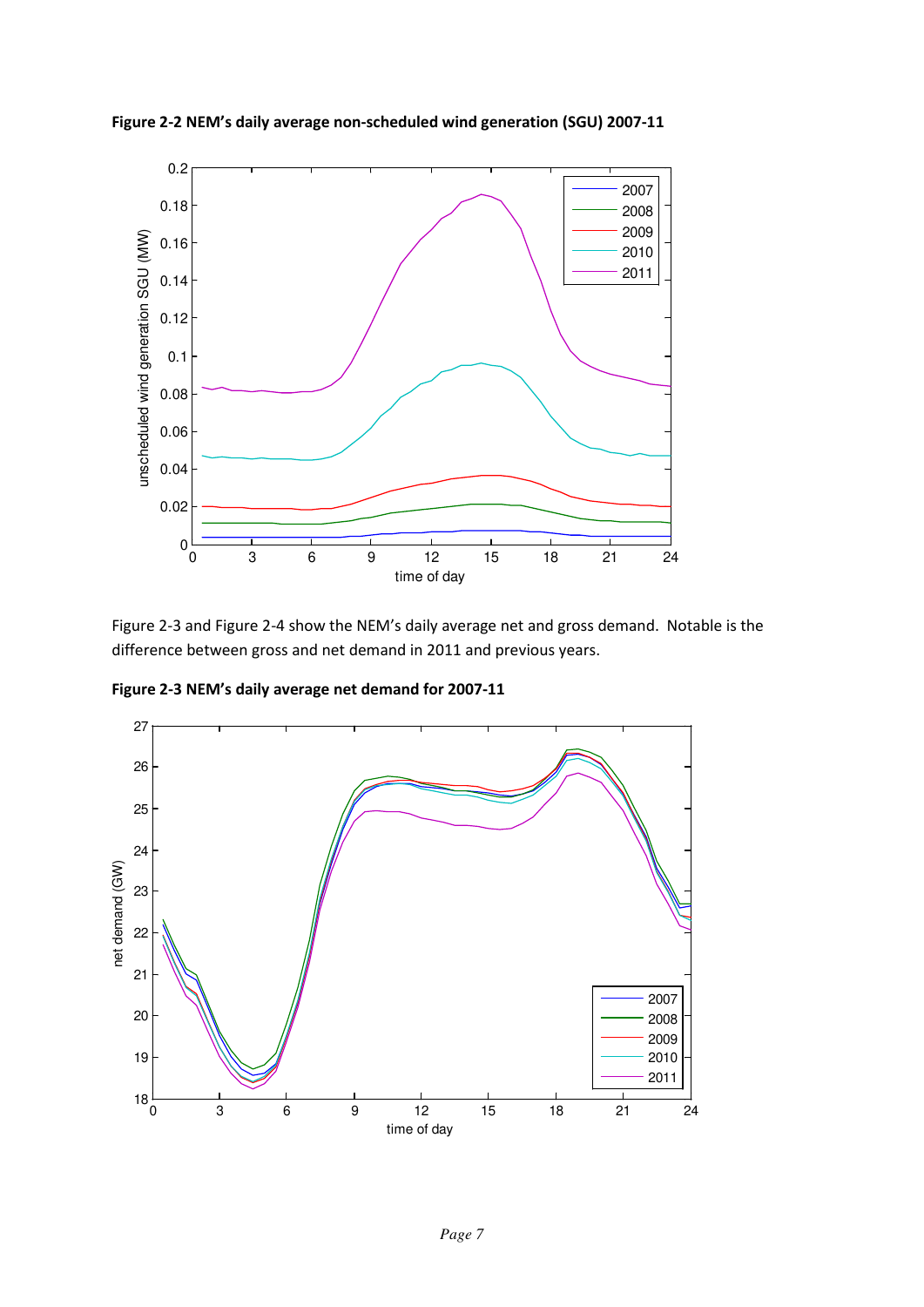



Figure 2-5 compares the daily average net and gross demand for 2011 with 2007. The gross and net demand in 2007 is similar, so only one line is necessary to represent both.



**Figure 2-5 Comparing daily average gross and net demand for 2007 & 2011**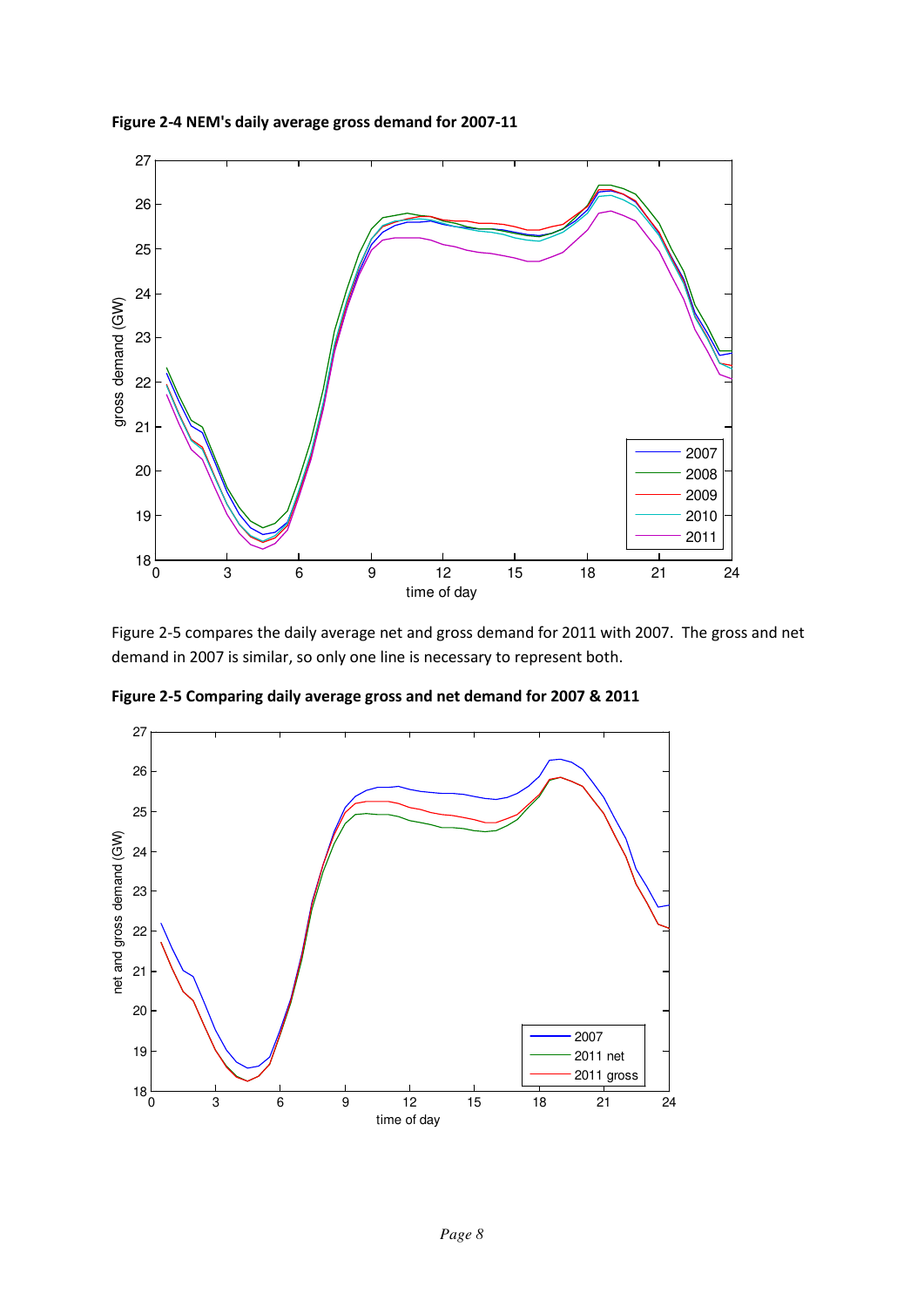## **2.2 Gross and net peak Demand**

The significance of framing discussion of demand in terms of gross and net becomes apparent when considering the effect of non-scheduled SGU on peak demand. Figure 2-6 shows the distribution of the peak loads by time of day for the maximum peak loads from 2007 to 2011 at each node in the NEM. At 15:00 the disparity between gross and net demand shows the success of SGU in addressing peak demand. However at 17:00 when framing the discussing in terms of net demand nonscheduled SGU appears less effective at addressing peak demand. The net demand analysis, however, misses the point that non-scheduled generation has already addressed some peak demand issues and by doing so makes the remaining peaks in net demand peaks appear more prominent.





**Figure 2-7** shows the distribution of the peak loads by year for the maximum peak loads from 2007 to 2011 at each node in the NEM. The frequency of maximum peaks for net demand between the years 2011 and 2009 shows the greatest disparity. Using net demand to frame the discussion could misattribute the decline to mild weather in 2011 compared to 2009. Using a gross demand analysis shows that much of the decline in the frequency of peak demand is attributable to non-scheduled SGU.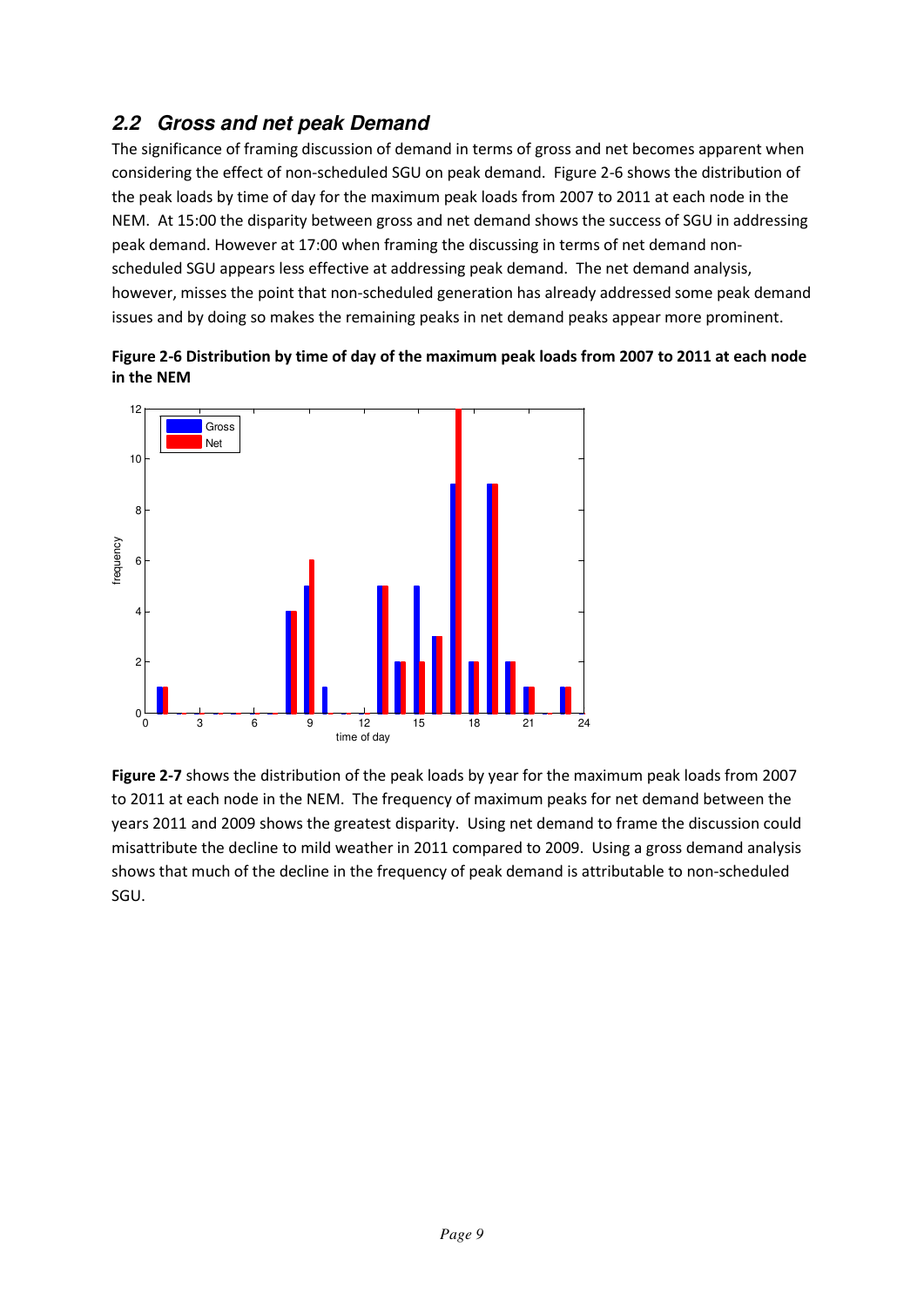

**Figure 2-7 Distribution by year of the maximum peak loads from 2007 to 2011 at each node in the NEM**

#### **2.3 Intermittency and solar PV matching peak demand**

Figure 2-8 compares the normalised direct solar intensity against the highest peak demand day over the period 2007 to 2011 for 5 nodes in the NEM. These five demand nodes in the NEM are chosen because they are the closest nodes to the only Australian weather stations that provide half hourly solar intensive reading within the NEM.



**Figure 2-8 Comparing normalised direct solar intensity to the highest net peak demand day in 2007-2011 at 5 nodes in the NEM**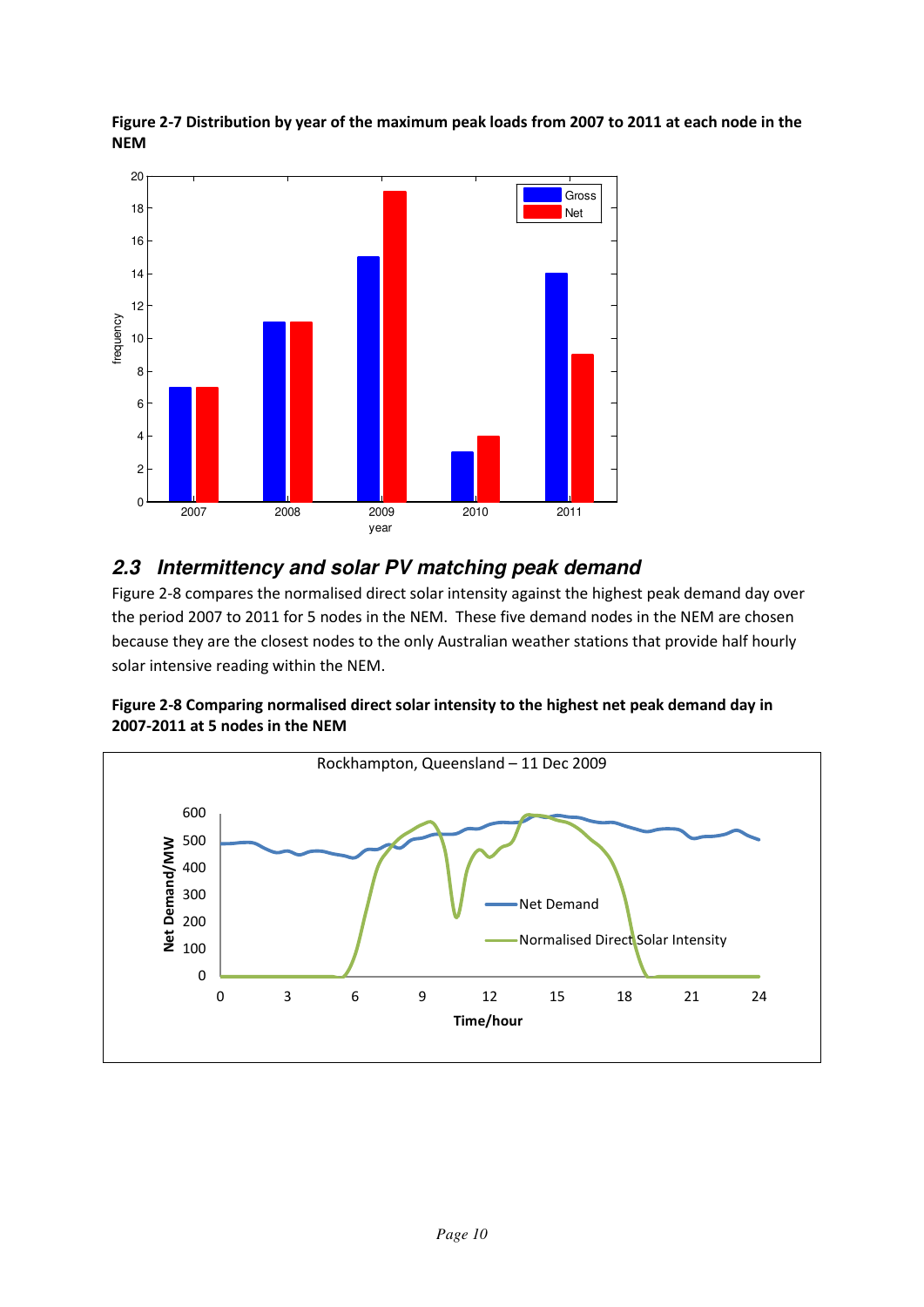

<sup>(</sup>Sources: BoM 2012b; Wild & Bell 2011)

Table 2-1 matches the weather station with the nodes in Figure 2-8. The nodes Rockhampton, Melbourne and Adelaide and their weather stations at their local airports provide a good match. However, the node Canberra and its closest weather station at Wagga Wagga are about 200 km apart and the node George Town and its closest weather station Cape Grim are about 250 km apart. This separation must be considered when interpreting Figure 2-8.

|  | Table 2-1 Matching the NEM nodes and weather stations that provide half hourly solar data |  |  |
|--|-------------------------------------------------------------------------------------------|--|--|
|--|-------------------------------------------------------------------------------------------|--|--|

| Node                      | Weather station   |
|---------------------------|-------------------|
| Rockhampton, Queensland   | Rockhampton Aero  |
| Canberra, ACT             | Wagga Wagga       |
| Melbourne, Victoria       | Melbourne Airport |
| Adelaide, South Australia | Adelaide Airport  |
| George Town, Tasmania     | Cape Grim         |

# **3 Discussion**

**Figure 2-5** shows that non-scheduled generation goes some way to explain the reduction in net demand since 2007. This effect will be more pronounced in 2012 as the install of solar PV has substantially increased. The CER is still receiving data on installation for 2012. Additionally, **Figure 2-5** shows a reduction in demand between 2007 and 2011 in the early hours of the morning and late evening. This period is when electric hot water heaters use off peak power. Modelling increase in installations of solar hot water heater could explain much of this decrease in demand.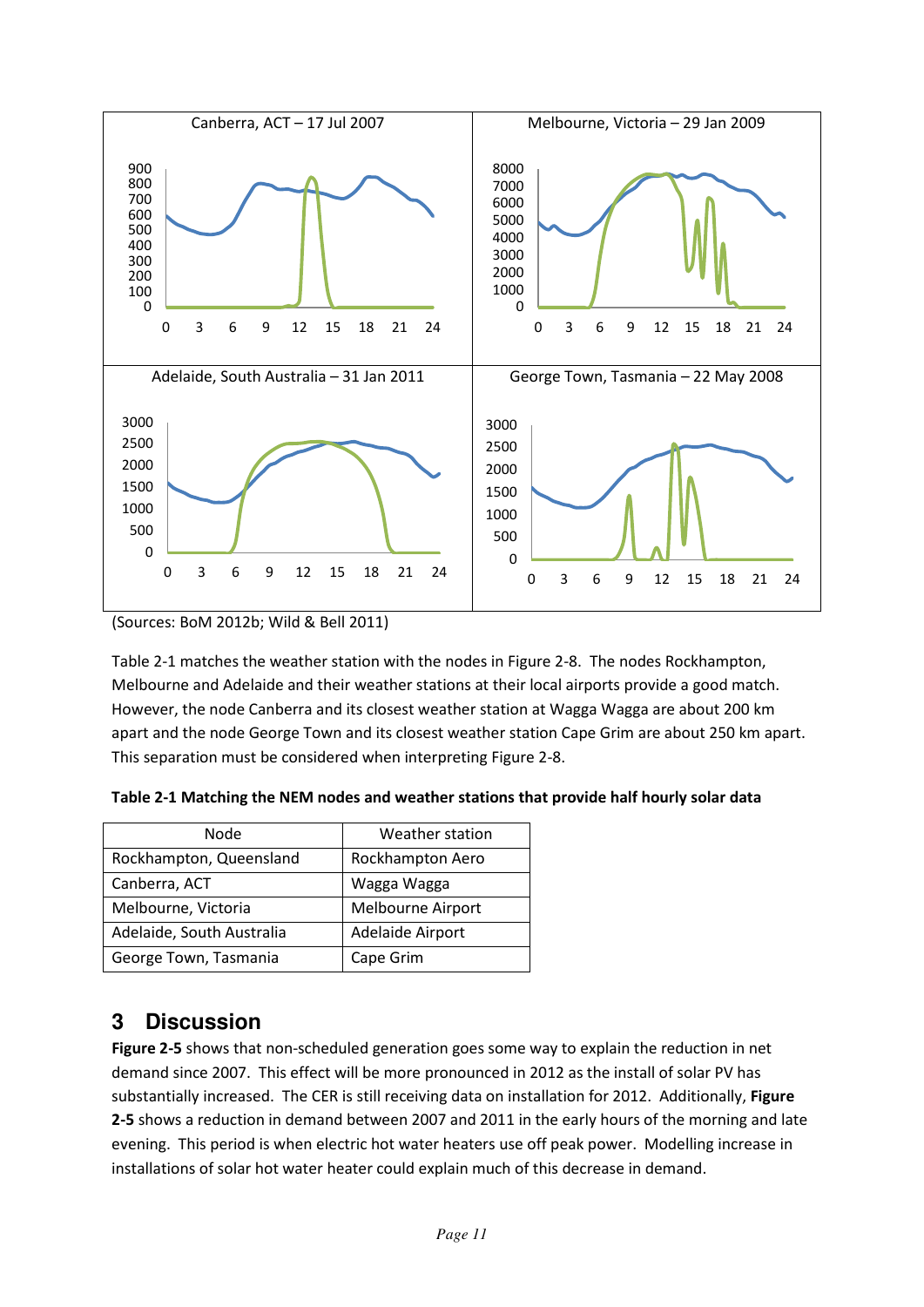Renewable energy is having a major effect on the net demand curve and helps explain some of the apparent decrease in demand. Introducing the concept of gross demand helps frame the discussion of changes in demand on the NEM in a clearer fashion. There are degrees to the extent that net demand could be grossed up by including the following factors:

- 1. Non-scheduled generation;
- 2. Solar hot water; and
- 3. Energy efficiency.

These are given in order of ease of calculating the direct effect on the demand. As in this paper the wind speed and solar intensity can be used directly to calculate power generated at a specific time, which can then simply be used to gross up the net demand curve by adding the power to the net demand curve. The effect of solar hot water heating on net demand is not as simple a relationship. The solar hot water replacing electric hot water heater is an indirect relationship, which would require calculating the power that would have been used by the displaced electric water heaters. This displaced power could be used to gross up the net demand curve. Finally, the effect of energy efficiency on net demand is the most difficult to calculate. There is a two per cent turn over in housing stock every year, which will improve the efficiency of electricity use in buildings generally. In addition, there is the more rapid turnover of electric appliances. Attributing energy efficiency effects to the time of the day is left for further research.

Peak demand drives the requirement for new network infrastructure. The analysis of Figure 2-6 and Figure 2-7 shows the misleading conclusions that can arise from failing to incorporate non-scheduled SGU in analysis of peak demand. Misleading conclusions can manifest in two ways by:

- underestimating the effectiveness of non-scheduled SGU in addressing peak demand by focusing on the remaining net demand peaks; and
- misattributing the effectiveness of non-scheduled SGU to other factors.

Figure 2-8 compares solar intensity with net peak demand days. Bear in mind that the net demand curves are shown here, so solar PV has already shaped these curves. In the summer months solar provides quite a good match with net demand. However, there are two considerations that make the match less than ideal:

- intermittency; and
- the mismatch between the peak solar intensity around midday and peak demand in summer around 3 to 4 pm.

This mismatch and intermittency can be addressed with energy storage but there needs an incentive for non-scheduled SGU to install energy storage. Time of supply payment would provide such an incentive. This issue is discussed in detail in Bell and Foster (2012). Additionally, time of use charges would encourage people to shift demand from peak periods.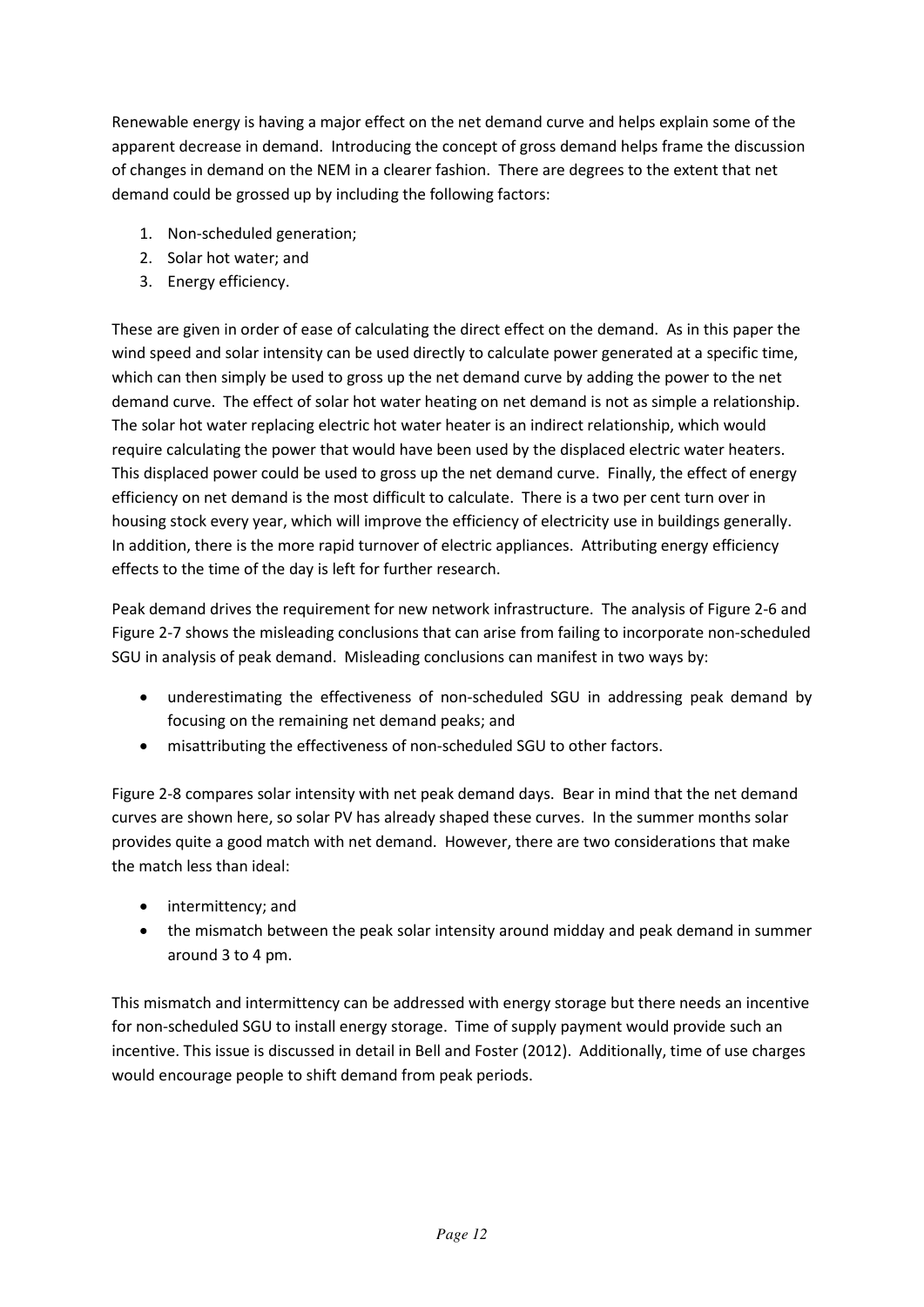# **4 Conclusion**

The paper has two conclusions.

Firstly, a requirement for policy to target the growth in peak demand via time of supply feed-in tariff for small generation units and time of use charges. The time of supply feed-in tariffs are intended to promote the adoption of storage technologies, which in turn, will help with intermittency. Time of use charges and time of supply payments encourage demand side participation and management.

Secondly, modellers of electricity demand consider both net and gross demand in their forecasts to improve forecasts and insight into the dynamics operating in the electricity market. Modellers considering both net and gross demand are required to model non-scheduled generation. Meeting this second conclusion has the following requirements:

- more comprehensive solar intensity data be provided by the BoM, and
- AEMO provide data in GIS format of each demand region's shape using the Australian Statistical Geography Standard developed by ABS to enable easier integration of large quantities of geographic data from a number of sources.

The applicability of these finding become more relevant to other countries as unscheduled generation becomes more wide spread.

# **5 Further research**

### **5.1 Solar hot water, small hydro and energy efficiency**

This paper is instrumental to a range of further research. Other sources of non-scheduled generations should be considered to form a more comprehensive concept of gross demand, for instance, solar hot water and small hydro. Replacing electrical hot water heaters with solar hot water heaters reduces the overnight demand, which may provide a considerable transformative effect on net electricity demand. In addition, energy efficiency is meeting demand for electricity; incorporating energy efficiency would form an even more comprehensive concept of gross electricity demand and could help improve longer term electricity demand projections.

#### **5.2 Sensitivity analysis of increases in solar PV and wind generation**

This paper's modelling uses the increases of solar PV and wind for the year 2007-11. The number of solar PV installations is rapidly increasing. Bell and Foster (2012) discuss how all new technologies follow S-shaped diffusion curves that can usually be tracked by a nonlinear logistic or a Gompertz function, see **Figure 5-1**. Sensitivity of net demand to increases in solar PV and wind generation can be evaluated where the diffusion of innovation follows a Gompertz function. This can be simplified by evaluating the sensitivity of net demand to various penetrations of solar PV.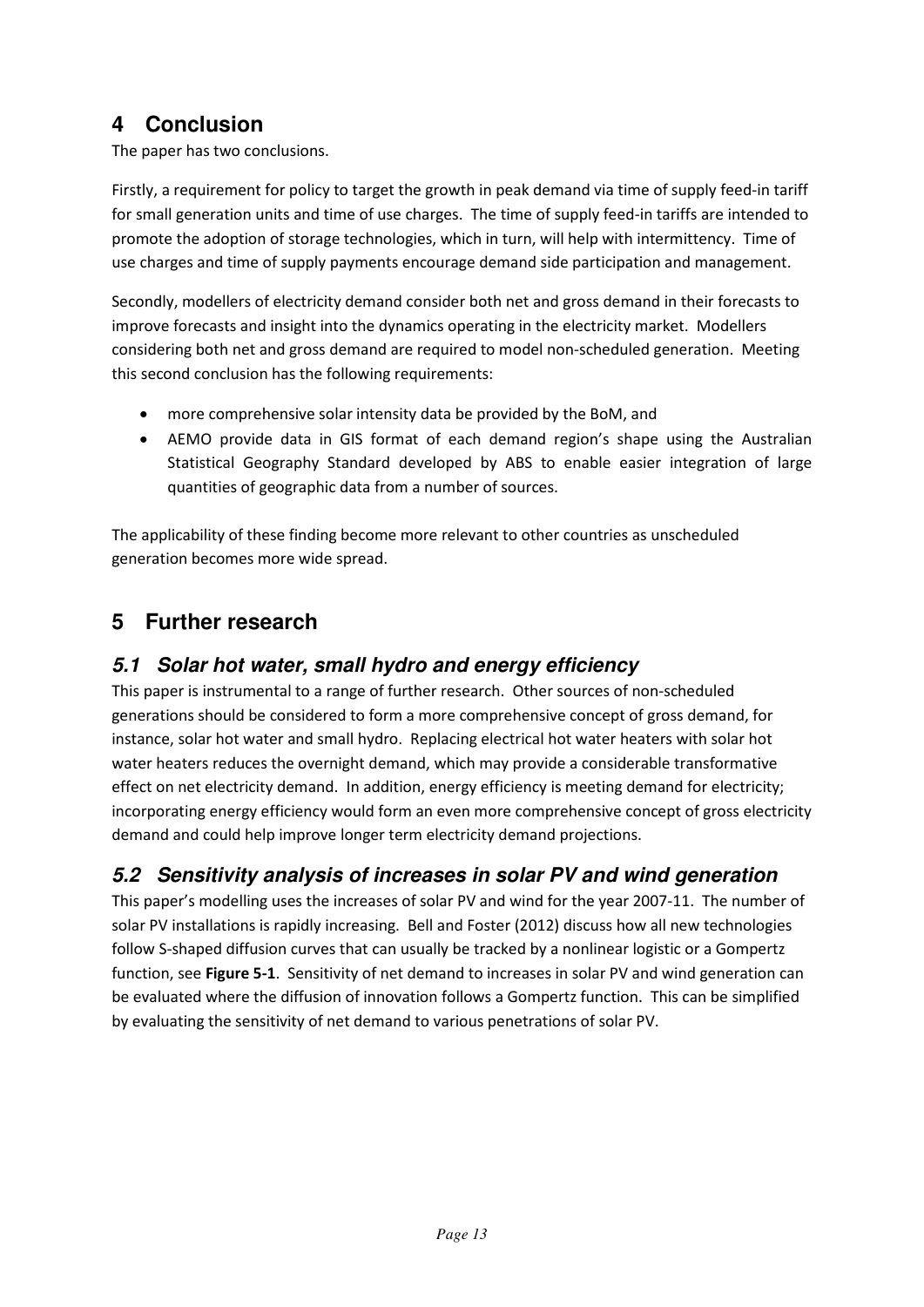#### **Figure 5-1 Diffusion of innovation**



(Adapted from: Rogers 1962)

#### **5.3 Improving the use of the limited solar intensity data**

There are only five weather stations with half hourly solar intensity data in the NEM. However there are many more weather stations with daily global solar exposure data. Using both datasets could improve the modelling of the half hourly solar intensity at other locations. This can be achieved by using the latitude of a location between two half hourly solar weather stations in a weighted average and the resultant average scaled by the total daily solar intensity of a nearby weather station of similar latitude.

In the longer term, the Australian Renewable Energy Agency (ARENA 2012) project titled "Australian Solar Energy Forecasting System" (ASEFS) awarded to CSIRO will go some way to addressing this issue. In a similar vein, for wind generation there is the AEMO's (2011) "Australian Wind Energy Forecasting System" (AWEFS) project awarded to ANEMOS Consortium.

#### **5.4 Using GIS to improve weather station, post code and node matching**

This paper uses the longitude and latitude of the weather stations, demand nodes, and the weighted centres of ABS statistical areas to match entities. The weather stations are points, so the longitude and latitude method is appropriate. However, the demand node and the ABS statistical areas are unevenly shaped regions. This will create inaccuracies in matching entities. For instance a demand node region could be long and thin, so the weather stations lying closest to the centre of the demand node region may well be outside the region. This problem also affects population by statistical area.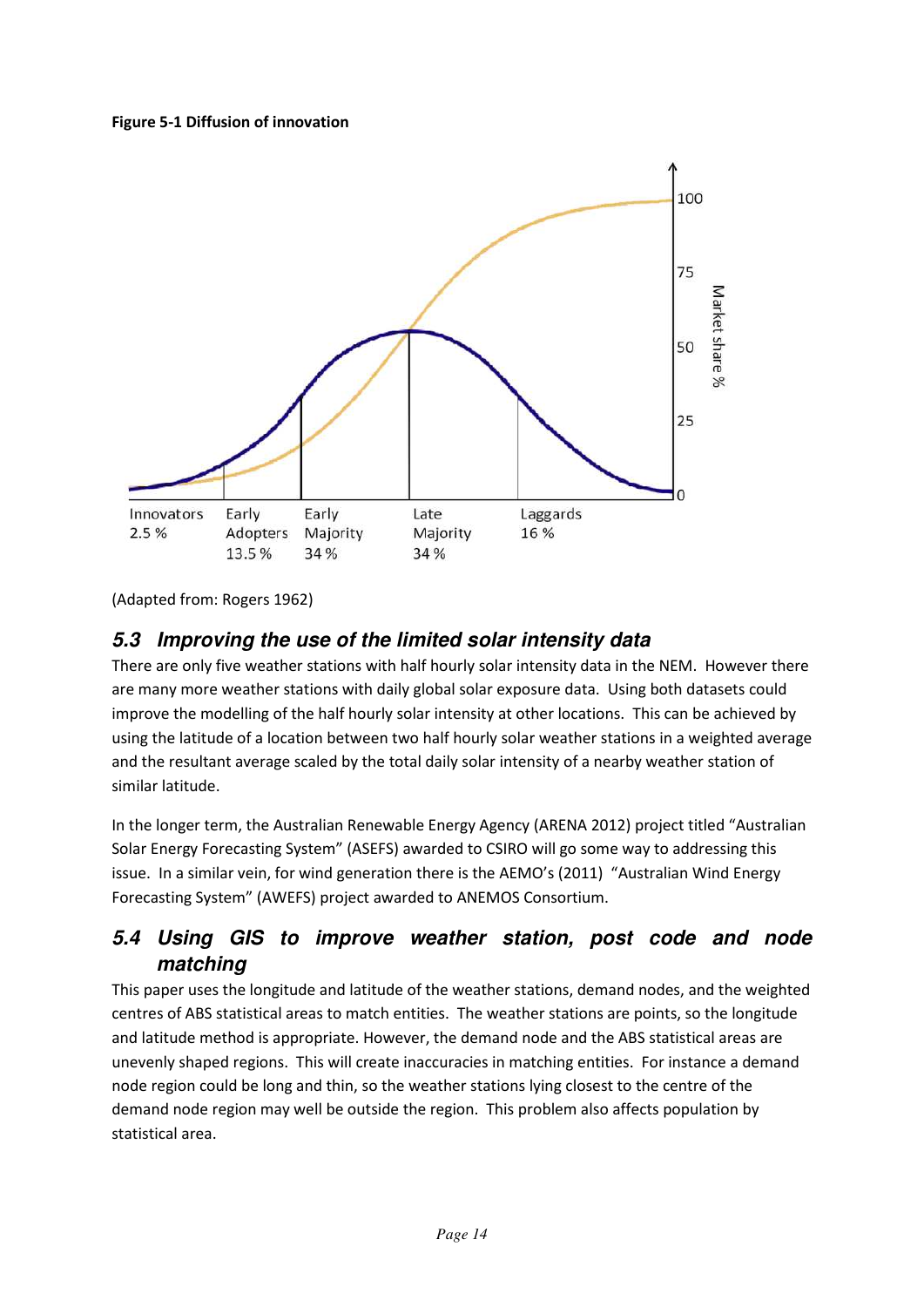Using a geographic information system (GIS) would eliminate this problem. The ABS population data already comes in GIS format and the small generation name plate values by postcode regions can be transformed into ABS statistical regions. However, the demand node regions are publically unavailable in GIS format. These maybe privately available within individual network service providers or retailers but a comprehensive publically available GIS format mapping of the demand node regions is lacking. Provision of such information is a near public good and better provided by the ABS or AEMO. Provision is a near public good because provision lacks rivalry of use, as many people can use the same information without exhausting supply, but people can be excluded from provision. Provision of the data would add to the intellectual infrastructure of Australia.

#### **5.5 Clarify semi-scheduled generation's role in gross and net demand**

Gross demand includes transmission and distribution losses and is met from all sources of generation including, SGU and larger scale non-scheduled, semi-scheduled or scheduled generation. Semi-scheduled generation role requires clarifying whether it is included within net demand or only within gross demand.

# **6 Acknowledgements**

This work was carried out with financial support from the Australian Government (Department of Climate Change and Energy Efficiency) and the National Climate Change Adaptation Research Facility. The views expressed herein are not necessarily the views of the Commonwealth, and the Commonwealth does not accept responsibility for any information or advice contained herein.

We thank Warwick Johnston of Sunwiz, Australia for his advice regarding solar PV.

# **7 References**

ABS 2011, *1270.0.55.001 - Australian Statistical Geography Standard (ASGS): Volume 1 - Main Structure and Greater Capital City Statistical Areas, July 2011*, Australian Bureau of Statistics, <http://www.abs.gov.au/AUSSTATS/abs@.nsf/DetailsPage/1270.0.55.001July%202011>.

—— 2012, *1270.0.55.006 - Australian Statistical Geography Standard (ASGS): Correspondences, July 2011 - Postcode 2011 to Statistical Area Level 2 2011* Australian Bureau of Statistics, <http://www.abs.gov.au/AUSSTATS/abs@.nsf/DetailsPage/1270.0.55.006July%202011?OpenDocum ent>.

AEMO 2010, *National Electricity Market Data*, Australian Energy Market Operator, <http://www.aemo.com.au/Electricity/Data/Price-and-Demand>.

—— 2011, 'Australian Wind Energy Forecasting System (AWEFS) project', *Australian Electricity Market Operator*, viewed 6 Mar 2013, <http://www.aemo.com.au/Electricity/Market-Operations/Dispatch/AWEFS>.

—— 2012a, *Regional Demand Definition*, Australian Energy Market Operator, <http://www.aemo.com.au/en/Electricity/Market-and-Power-Systems/Dispatch/Regional-Demand-Definition>.